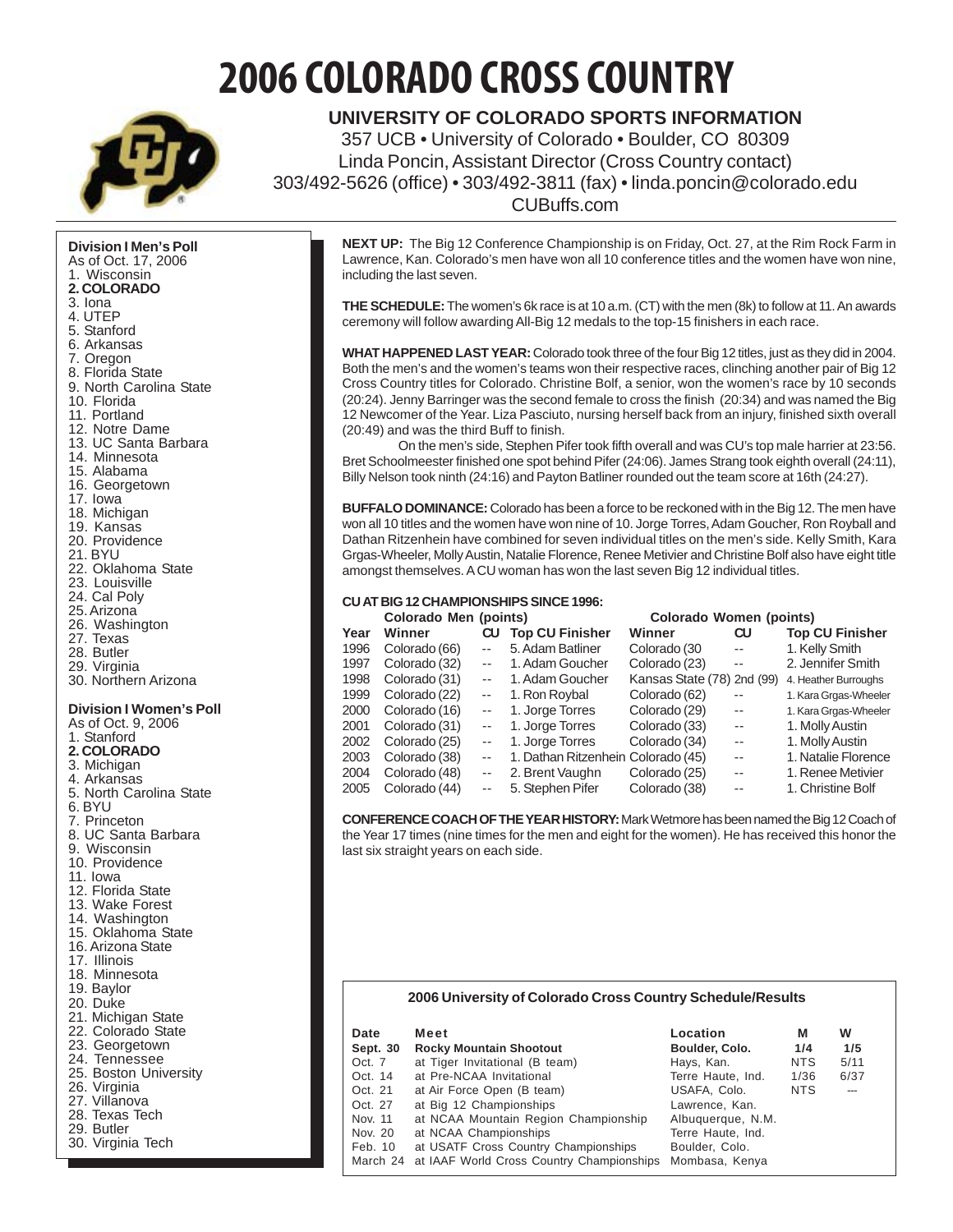# **Examing the Polls:**

| <b>Program Comparison</b>    |
|------------------------------|
| School  M  W  Total          |
| Stanford  5  1  6            |
| Wisconsin  1  5  6           |
| Arkansas  6  4  10           |
| North Carolina St.  9  2  11 |
| <b>COLORADO</b> 2  10  12    |
| Minnesota  14  6  20         |
| UC Santa Barbara 13  7  20   |
| Michigan  18  3  21          |
| lona  3  19  22              |
| Florida State  8  14  22     |
| Florida  10  17  27          |
| BYU  21  11  32              |
| Providence  20  12  32       |
| Georgetown  16  18  34       |
| Virginia  29  25  54         |
| Butler  28  27  55           |

#### **Conference Comparison**

| Conference  M  W  Total |  |  |
|-------------------------|--|--|
| Big 10  4  6  10        |  |  |
|                         |  |  |
|                         |  |  |
|                         |  |  |
| BIG EAST  4  2  6       |  |  |
|                         |  |  |
| Mountain West  1  2  3  |  |  |
| Big West  2  1  3       |  |  |
|                         |  |  |
| Metro Atlantic  1  1  2 |  |  |
|                         |  |  |
| American East  1  1     |  |  |
|                         |  |  |
| Conference USA  1  1    |  |  |
| West Coast  1  1        |  |  |
|                         |  |  |

# **Regional Comparison**

| School  M  W  Total     |  |
|-------------------------|--|
|                         |  |
| Great Lakes  4  4  8    |  |
| <b>Mountain 4  4 </b> 8 |  |
|                         |  |
|                         |  |
| Southeast  3  4  7      |  |
| Northeast  2  4  6      |  |
| South Central  2  2  4  |  |
| Mid-Atlantic  1  2  3   |  |

**COLORADO WOMEN**

#### **WHO'S RUNNING....**

| Colorado Women<br>Jenny Barringer<br>Anna Chase<br>Rachel Gioscia<br>Emily Hanenberg<br>Claire Maduza<br>Erin Marston | Ηt<br>$5 - 5$<br>$5 - 2$<br>$5 - 4$<br>$5-9$<br>$5 - 4$ | Yr<br>So.<br>Fr.<br>RFr.<br>Fr.<br>Fr. | Exp.<br>1L<br>ΗS<br>RS<br>ΗS<br>ΗS<br>VR. | 2004 | 2005<br>2/2 |                     |                      |
|-----------------------------------------------------------------------------------------------------------------------|---------------------------------------------------------|----------------------------------------|-------------------------------------------|------|-------------|---------------------|----------------------|
| <b>Hilary McClendon</b><br>Liza Pasciuto<br>Aislinn Ryan                                                              | $5-6$<br>$5 - 5$<br>$5 - 4$<br>5-10                     | Sr.<br>Fr.<br>Jr.<br>Fr.               | ΗS<br>2L<br>ΗS                            | 10/5 | 6/3         |                     |                      |
| Colorado Men<br>Brad Harkrader<br>Erik Heinonen<br>Peter Janson                                                       | Ηt<br>$5 - 8$<br>$5 - 8$<br>$5-9$                       | Yr<br>So.<br>Sr.<br>Jr.                | Exp.<br>RS<br>1L<br>1L                    | 2002 | 2003        | 2004                | 2005<br>32/9<br>23/7 |
| <b>Billy Nelson</b><br>Kenyon Neuman<br>Chris Pannone                                                                 | $5-6$<br>$5 - 10$<br>$5 - 8$                            | Sr.<br>RFr.<br>So.                     | 3L<br>RS<br>VR.                           | 5/4  | 3/2         |                     | 9/4                  |
| Stephen Pifer<br>James Strang<br>Brent Vaughn                                                                         | $6-0$<br>6-0<br>6-0                                     | Jr.<br>Jr.<br>Jr.                      | 2L<br>1L<br>2L                            |      | 8/3         | 17/5<br>16/4<br>2/1 | 5/1<br>8/3           |
|                                                                                                                       |                                                         |                                        |                                           |      |             |                     |                      |

**ACADEMIC ALL-BIG 12:** The University of Colorado cross country program placed 12 on the Academic All-Big 12 teams, the conference office announced Tuesday. Members of the first team have a grade point average of 3.20 or better. Those named to the second team have a 3.0-3.19 grade point average. Anthony Chiulli, Pete Janson and Daniel Kenney all earned their third selection to the Academic All-Big 12 team. Janson and Kenney each earned their third selection to the first team. Janson is a Biology major and Kenney is majoring in business. Chiulli, a management major, is a three-time member of the second team. Senior Erik Heinonen, a news editorial and anthropology major and Erin Marson, an integrated physiology major, were named to the first team for the second time in their careers at CU. Jenny Barringer, Rachel Gioscia, Jennifer Hooper, Kenyon Neuman and Caitlin Schultheiss were named to the first team for the first time in their careers. Seth DeMoor and Liza Pasciuto earned second team honors for the first time in their prospective careers.

**30th ANNIVERSARY:** 2006 marks the 30th anniversary of the CU women's cross country team. Over the past 30 years, CU has won two national championships and two individual national championships. The Buffs also have two runner-up team finishes and one individual runner-up. Colorado has placed in the top-five 11 times in the team championship. In the first year of competition (1976), the team finished 16th at the national championship with Pam Allen leading the team with a 16th-place finish. Last year saw the Buffs stunning Duke by taking second at the NCAA's. Only time can tell what mark this season's squad will leave in the record book.

**COLORADO MEN**

# **2006 Colorado Rosters**

|                     |          |     |                | <b>COLORADO WOMEN</b>                           | <b>COLORADO MEN</b>      |          |     |           |                                              |  |  |
|---------------------|----------|-----|----------------|-------------------------------------------------|--------------------------|----------|-----|-----------|----------------------------------------------|--|--|
| Name                | Нt       | Yr  |                | Exp. Hometown (High School/College)             | <b>Name</b>              | Ht.      | Yr  |           | Exp. Hometown (High School/College)          |  |  |
| Jennifer Barringer* | $5 - 5$  | So. | 1 <sup>L</sup> | Oviedo, Fla. (Oviedo)                           | Greg Castro              | 5-6      | Jr. | НS        | Boulder, Colo. (Boulder)                     |  |  |
| Anna Chase          | $5 - 2$  | Fr. | HS.            | Martinsville, Va. (Martinsville)                | Anthony Chiulli          | 5-10     | Sr. | 1 L       | Memphis, Tenn. (Christian Brothers)          |  |  |
| Morgan Ekemo        | $5 - 4$  | Jr. | TR.            | Eagle River, Alaska (Chugiak/Virginia Tech)     | Seth DeMoor              | 5-5      | So. | VR        | Buena Vista, Colo. (Buena Vista)             |  |  |
| Sara Ensrud         | $5-1$    | Jr. | 1 L            | Gering, Neb. (Gering/Virginia)                  | Dan Edwards              | 5-10 Fr. |     | HS        | Kaiserslautern, Germany (Ramstein)           |  |  |
| Rachel Gioscia      | $5 - 4$  | Fr. | RS.            | Buena Vista, Colo. (Buena Vista)                | <b>Bradley Harkrader</b> | 5-8      | So. | 1 L       | Westminster, Colo. (Thornton)                |  |  |
| Emily Hanenburg     | $5-9$    | Fr. | HS.            | Colorado Springs, Colo. (The Classical Academy) | Erik Heinonen            | 5-8      | Sr. | 1L        | Eugene, Ore. (South Eugene/Oregon)           |  |  |
| Jennifer Hooper     | $5 - 5$  | So. | HS.            | Steamboat Springs, Colo. (Steamboat Springs)    | <b>Matthew Herzl</b>     | 6-0      | Fr. | НS        | Littleton, Colo. (Heritage)                  |  |  |
| Claire Maduza       | 5-4      | Fr. | HS.            | Shorewood, Wis. (Shorewood)                     | Peter Janson             | 5-9      | Jr. | 1L        | Dallas, Texas (Highland Park)                |  |  |
| Erin Marston        | 5-6      | Sr. | VR.            | Parker, Colo. (Chaparral)                       | Daniel Kenney            | 6-0      | Sr. | VR.       | Fort Collins, Colo. (Rocky Mountain)         |  |  |
| Hilary McClendon    | $5 - 5$  | Fr. | HS.            | Eagle, Idaho (Bishop Kelly)                     | Shaun Lyle               | $5 - 10$ | Jr. | HS        | Eureka, Calif. (Eureka)                      |  |  |
| Liza Pasciuto *     | $5 - 4$  | Jr. | 2L             | Murrieta, Calif. (Murrieta Valley)              | Chris Mulvany            | 5-8      | So. | ΤR        | Littleton, Colo. (Columbine/Santa Clara)     |  |  |
|                     |          |     |                |                                                 | Billy Nelson*            | $5-6$    | Sr. | 3L        | Bakersfield, Calif. (Taft Union)             |  |  |
| Dani Rodriguez      | 5-6      | Fr. | HS.            | Parker, Colo. (Chaparral)                       | Kenyon Neuman            | $5 - 10$ | So. | <b>VR</b> | Bend, Ore. (Summit)                          |  |  |
| Aislinn Ryan        | $5 - 10$ | Fr. | HS.            | Warwick, N.Y. (Warwick Valley)                  | Chris Pannone            | 5-8      | So. | <b>VR</b> | Whitehouse Station, N.J. (Hunterdon Central) |  |  |
| Caitlin Schultheiss | $5 - 5$  | So. | VR.            | Grass Valley, Calif. (Nevada Union)             | Stephen Pifer*           | 6-0      | Jr. | 2L        | Edwardsville, III. (Highland Park)           |  |  |
| Kelly Shuma         | 5-3      | Jr. | HS.            | Buffalo Grove, III. (Stevenson)                 | James Strang*            | 6-0      | Jr. | 2L        | Signal Mountain, Tenn. (Baylor)              |  |  |
| Amber Smith         | $5 - 7$  | So. |                | 1L/RS Ishpeming, Mich. (Westwood)               | Robert Thayer            | $6 - 1$  | Jr. | VR.       | Hotchkiss, Colo. (Hotchkiss)                 |  |  |
| <b>Blair Snyder</b> | $5 - 7$  | Fr. | HS.            | Hillsborough, Calif. (Crystal Springs Uplands)  | Brent Vaughn             | $6-0$    | Jr. |           | 2L/RS Aurora, Colo. (Smoky Hill)             |  |  |
| Erin Thayer         | $5 - 5$  | Fr. | HS.            | Hotchkiss, Colo. (Hotchkiss)                    |                          |          |     |           |                                              |  |  |

\*-indicates returning 2005 postseason scorers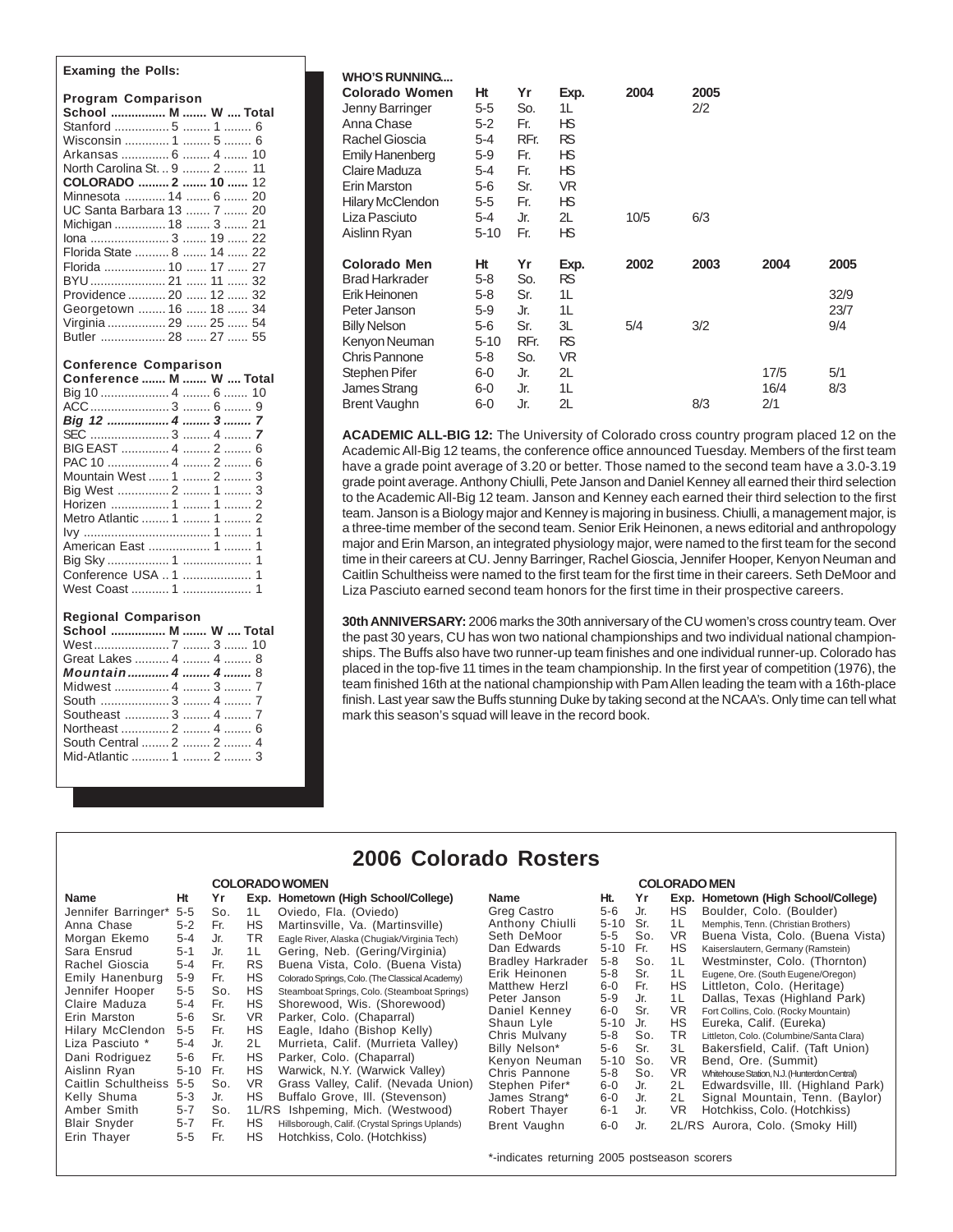# **COLORADO WOMEN**

| Sept.2<br>Sept.30 |                                                                                            |
|-------------------|--------------------------------------------------------------------------------------------|
|                   | <b>1. Colorado, 20;</b> 2. Colorado State, 38; 3. Wyoming, 87; 4. Xavier, 110; 5. Northern |
|                   | Colorado, 123                                                                              |
| 0ct.7             |                                                                                            |
|                   | 1. Butler CC, 77; 2. Colorado College, 86; 3. Fort Hays State, 90; 4. Nebraska-Kearney,    |
|                   | . 110; 5. Colorado 'B', 133; 5. Northern Colorado, 133; 7. Garden City CC, 163; 8.         |
|                   | Newman, 214; 9. Colby CC 219; 10. CSU-Pueblo 228; 11. Colorado N'western CC, 315.          |
| 0ct. 14           |                                                                                            |
|                   | 1. North Carolina State, 117; 2. Michigan, 176; 3. Wisconsin, 176; 4. UC Santa Barbara,    |
|                   | 196, 5. Illinois, 219; 6. Colorado, 228; 7. Tennessee, 291; 8. Georgetown, 294; 9.         |
|                   | lona, 306; 10. Georgia, 321.                                                               |
| 0ct.21            |                                                                                            |
| Oct. $27$         | at Big 12 Championships (Lawrence, Kan.)                                                   |
| Nov. 11           | at NCAA Mountain Region Championships (Albuquerque, N.M.)                                  |
| Nov. 20           | at NCAA Championships (Terre Haute, Ind.)                                                  |

# **COLORADO MEN**

| Sept.2   |                                                                                       |
|----------|---------------------------------------------------------------------------------------|
| Sept. 30 |                                                                                       |
|          | 1. Colorado 20; 2. Wyoming 47; 3. Northern Colorado 79; 4. Xavier 100                 |
| 0ct.7    |                                                                                       |
| 0ct. 14  |                                                                                       |
|          | 1. Colorado, 70; 2. Florida State, 171; 3. North Carolina State, 152; 4. UC Santa     |
|          | Barbara, 229; 5. Georgetown, 274; 6. Providence, 285; 7. Louisville, 289; 8. Oklahoma |
|          | State, 292; 9. Arizona, 293; 10. Butler, 321.                                         |
| 0ct. 21  |                                                                                       |
| 0ct.27   | at Big 12 Championships (Lawrence, Kan.)                                              |
| Nov. 11  | at NCAA Mountain Region Championships (Albuquerque, N.M.)                             |
| Nov. 20  | at NCAA Championships (Terre Haute, Ind.)                                             |

| <b>INDIVIDUAL RESULTS (Overall/CU)</b> |                    |                    |                     |                  |                         |                  |                   | <b>INDIVIDUAL RESULTS (Overall/CU)</b> |                  |                    |                            |                |                  |                   |                           |
|----------------------------------------|--------------------|--------------------|---------------------|------------------|-------------------------|------------------|-------------------|----------------------------------------|------------------|--------------------|----------------------------|----------------|------------------|-------------------|---------------------------|
| <b>Runner</b>                          | <b>RMS</b><br>5.8k | FT HS<br><b>5k</b> | PRE-NC<br><b>6k</b> | <b>AFA</b><br>6k | <b>B12</b><br><b>6k</b> | <b>MTR</b><br>6k | <b>NCAA</b><br>6k | <b>Runner</b>                          | <b>RMS</b><br>8k | FT HS<br><b>8k</b> | <b>PRE-NC</b><br><b>8k</b> | AFA<br>8k      | <b>B12</b><br>8k | <b>MTR</b><br>10k | <b>NCAA</b><br><b>10k</b> |
| J. Barringer                           | 1/1<br>20:51       |                    | 3/1<br>20:09.8      |                  |                         |                  |                   | G. Castro                              | 49/14<br>27:52   |                    |                            |                |                  |                   |                           |
| A. Chase                               | 41/9<br>23:53      | 9/1<br>19:25.28    | $+82$<br>22:42.2    |                  |                         |                  |                   | A. Chiulli                             | 33/13<br>27:09   | $+3$<br>26:3.68    |                            | $2/2$<br>26:32 |                  |                   |                           |
| R. Gioscia                             | 25/6<br>22:45      |                    | 164/7<br>22:19.9    |                  |                         |                  |                   | S. DeMoor                              | 8/2<br>25:35     |                    | 72/7<br>24:42.9            |                |                  |                   |                           |
| E. Hanenburg                           | 30/8               |                    | $+71$               |                  |                         |                  |                   | D. Edwards                             |                  |                    |                            |                |                  |                   |                           |
| J. Hooper                              | 23:08<br>24:00     | 12/2               | 22:36.9             |                  |                         |                  |                   | <b>B.</b> Harkrader                    |                  |                    | 57/6<br>24:32.7            |                |                  |                   |                           |
| C. Maduza                              | 45/10<br>5/3       | 19:39.28           | 51/4                |                  |                         |                  |                   | E.Heinonen                             | 12/5<br>25:59    |                    | 30/5<br>24:11.8            |                |                  |                   |                           |
| E. Marston                             | 21:27<br>12/5      |                    | 21:14.1<br>115/5    |                  |                         |                  |                   | M. Herzl                               | $+33$<br>27:59   |                    |                            |                |                  |                   |                           |
| H. McClendon                           | 21:49<br>28/7      |                    | 21:50.4<br>129/6    |                  |                         |                  |                   | P.Janson                               | 13/6<br>26:02    |                    | $+4$<br>24:42.9            |                |                  |                   |                           |
| L. Pasciuto                            | 22:59<br>2/2       |                    | 21:59.1<br>15/2     |                  |                         |                  |                   | D. Kenney                              | 26/11<br>26:55   |                    | $+84$<br>25:43.9           | 4/4<br>26:56   |                  |                   |                           |
| D. Rodriguez                           | 21:19<br>$+9$      |                    | 20:36.3             |                  |                         |                  |                   | S. Lyle                                | 18/10<br>26:31   |                    | $+57$<br>25:29.4           | 3/3<br>26:34   |                  |                   |                           |
|                                        | 24:51              |                    |                     |                  |                         |                  |                   | C. Mulvany                             | $+13$<br>26:35   |                    |                            |                |                  |                   |                           |
| A., Ryan                               | 7/4<br>21:32       |                    | 46/3<br>21:08.0     |                  |                         |                  |                   | <b>B. Nelson</b>                       | 14/7<br>26:13    |                    | 8/2<br>23:50.3             |                |                  |                   |                           |
| C. Schultheiss                         | 67/11<br>24:53     | 27/3<br>20:11.13   |                     |                  |                         |                  |                   | K. Neuman                              | 16/9<br>26:15    |                    | $+191$<br>27:06.8          | 1/1<br>26:09   |                  |                   |                           |
| K. Shuma                               |                    | 50/5<br>21:05.05   |                     |                  |                         |                  |                   | C.Pannone                              | 15/8<br>26:13    |                    | $+22$<br>25:04.5           |                |                  |                   |                           |
| A. Smith                               |                    |                    |                     |                  |                         |                  |                   | S. Pifer                               | 4/1<br>25:31     |                    | 7/1<br>23:48.4             |                |                  |                   |                           |
| <b>B.</b> Snyder                       |                    |                    |                     |                  |                         |                  |                   | J. Strang                              | 11/4<br>25:53    |                    | 20/4<br>24:05.7            |                |                  |                   |                           |
| E. Thayer                              | 108/12<br>27:05    |                    |                     |                  |                         |                  |                   | R. Thayer                              | 29/12<br>26:59   | $+8$<br>26:17.12   |                            | 5/5<br>27:10   |                  |                   |                           |
| S. Ward                                | $+11$              | 46/4               |                     |                  |                         |                  |                   | <b>B.</b> Vaughn                       | 9/3<br>25:39     |                    | 10/3<br>23:53.0            |                |                  |                   |                           |
|                                        | 25:20              | 20:52.42           |                     |                  |                         |                  |                   |                                        |                  |                    |                            |                |                  |                   |                           |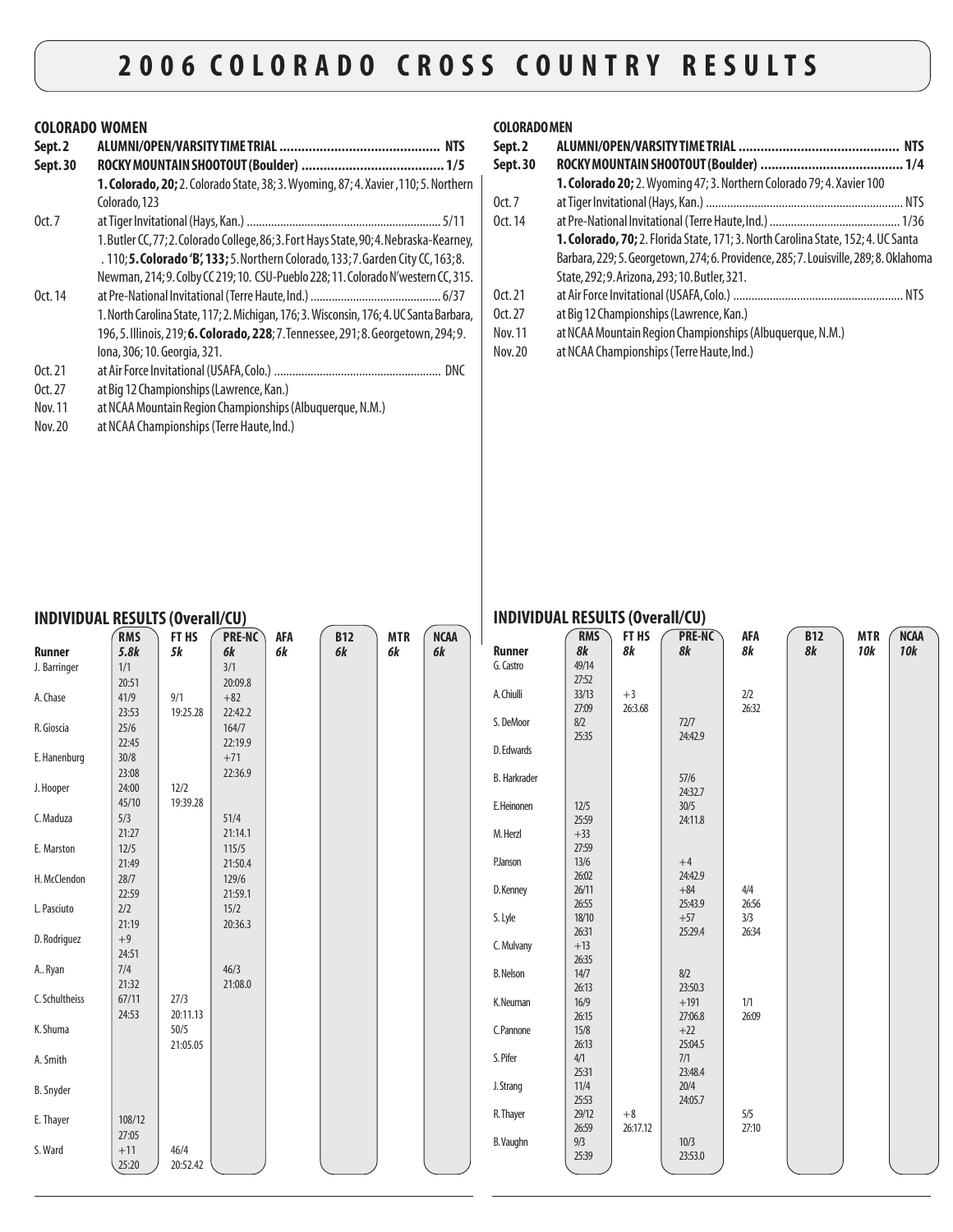

**JENNY BARRINGER Sophomore • 1L Oviedo, Fla. (Oviedo)**



**ANNA CHASE Freshman • HS Martinsville, Vir. (Martinsville)**



**RACHEL GIOSCIA Freshman • RS Buena Vista, Colo. (Buena Vista)**



**EMILY HANENBERG Freshman • HS Colorado Springs, Colo. (The Classical Academy)**

**Emily Hanenberg** is making steady improvement in her first season as a Buff. She finished in the top 30 at the Rocky Mountain Shootout (30th/23:08). At the pre-nationals open race, she took 71st in 22:36.9.

# **2006 In Review**

Rocky Mountain Shootout .. 30/8 .... 23:08 at Pre-Nationals ................... +71 . 22:36.9 at Big 12 Championships

**Jenny Barringer** has picked up where she left off her freshman season. Barringer won the Rocky Mountain Shootout in a personal record of 20:51. In doing so, she was named the CU Athlete of the Week. At pre-nationals, Barringer recorded a third-place finish, setting another personal course record of 20:09.8, cutting 26 off her previous best.

#### **2006 In Review**

Rocky Mountain Shootout .. 1/1 ...... 20:51 at Pre-Nationals ................... 3/1 ...20:09.8 at Big 12 Championships\

#### **2006 Honors**

CU Athlete of the Week (10/3) CU Athlete of the Week (10/17) **Anna Chase,** a walk-on freshman, has earned her way onto the Big 12 squad. She finished ninth for the Buffs in her debut, finishing 41st overall (23:53). Chase ran in the the open race at pre-nationals, finishing 82nd, but cutting over a minute off her RMS result.

#### **2006 In Review**

Rocky Mountain Shootout .. 41/9 .... 23:53 at Pre-Nationals ................... +82 . 22:42.2 at Big 12 Championships

**Rachel Gioscia** is looking to make an impact during the 2006 season after being sidelined last year. Gioscia placed sixth for CU at the Rocky Mountain Shootout (22:45, 25th overall) and placed 164th at pre-nationals.

# **2006 In Review**

Rocky Mountain Shootout .. 25/6 .... 22:45 at Pre-Nationals ................... 164/722:29.9 at Big 12 Championships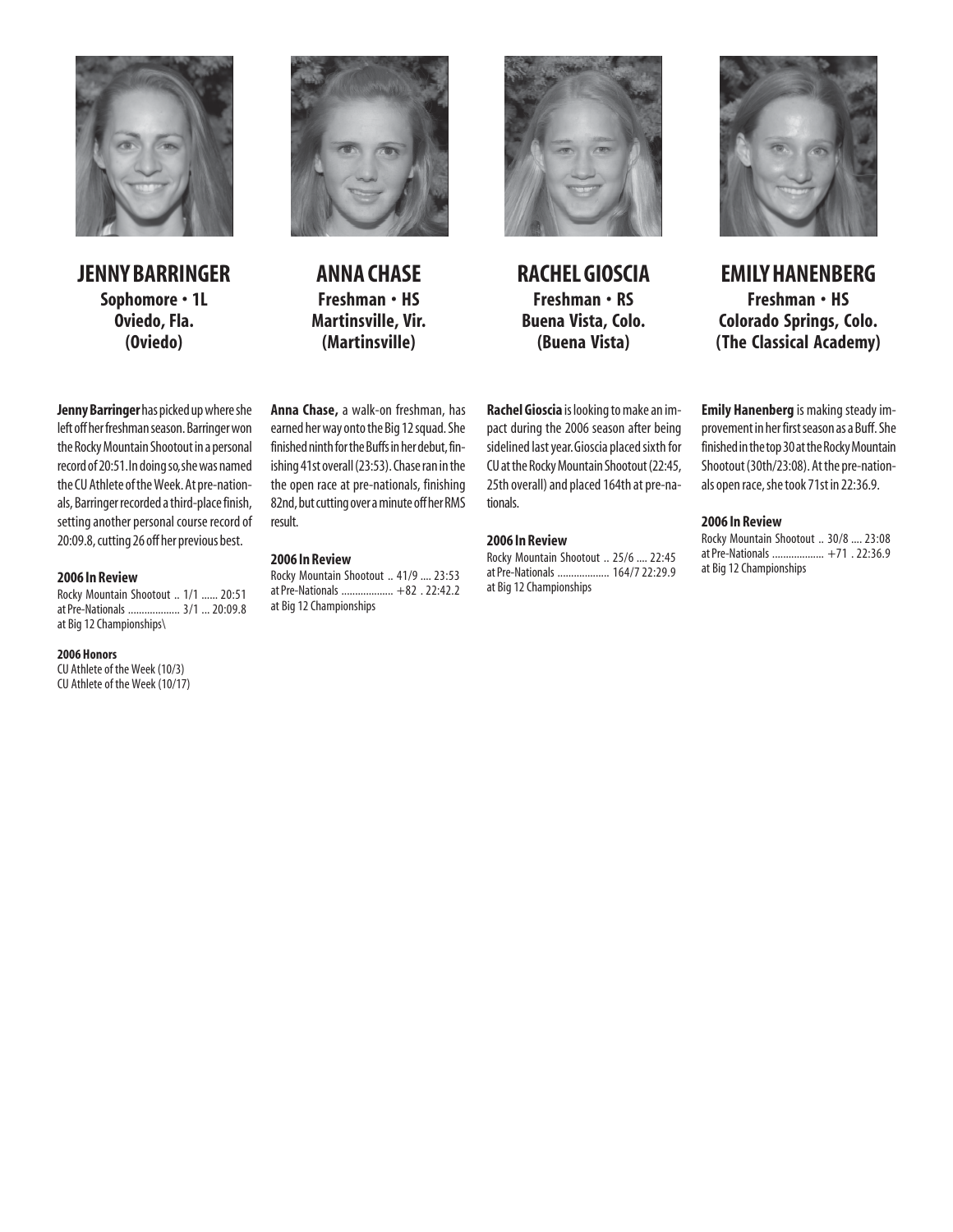

**CLAIRE MADUZA Freshman • HS Shorewood, Wis. (Shorewood)**



**ERIN MARSTON Senior • VR Parker, Colo. (Chaparrel)**



**HILARY McCLENDON Freshman • HS Eagle, Idaho (Bishop Kelly)**



**LIZA PASCIUTO Junior • 2L Murrieta, Calif. (Murrieta Valley)**

**Claire Maduza** has shown in the first two races she is going to be a part of CU's varsity team immediately. Maduza earned a fifthplace finish in her collegiate debut at the Rocky Mountain Shootout (21:27) and was the third Buff across the line. At Pre-Nationals, she finished 51st overall, fourth for CU. (21:14.1)

#### **2006 In Review**

Rocky Mountain Shootout .. 5/3 ...... 21:27 at Pre-Nationals ................... 51/4 . 21:14.1 at Big 12 Championships

**Erin Marston** is having a breakout senior season at CU. In each of the first two races, she has been CU's No. 5 harrier. She took 12th at the Rocky Mountain Shootout and was 115th at Pre-Nationals. This will be Marston's first Big 12 Championship.

#### **2006 In Review**

Rocky Mountain Shootout .. 12/5 .... 21:49 at Pre-Nationals ................... 115/521:50.4 at Big 12 Championships

**Hilary McClendon** is looking to score for her first time as a Buff. She came close at the Rocky Mountain Shootout as the seventh Buff crossing the finish. McClendon took 28th overall. At pre-nationals, she was CU's No. 6 racer, recording a 129th finish.

#### **2006 In Review**

Rocky Mountain Shootout .. 28/7 .... 22:59 at Pre-Nationals ................... 129/621:59.1 at Big 12 Championships

**Liza Pasciuto** continues to be one of CU"s best distance runners. She has been the No. 2 racer in each race this season; including a second-place finish at the Rocky Mountain Shootout. She has set personal-bests on both courses this year, cutting a minute off the Buffalo Ranch Course and 48 seconds off her La Vern Gibson Course best. Pasciuto will be one of CU's leaders as the Buffs prepare for their postseason.

#### **2006 In Review**

Rocky Mountain Shootout .. 2/2 ...... 21:19 at Pre-Nationals ................... 15/2 . 20:36.3 at Big 12 Championships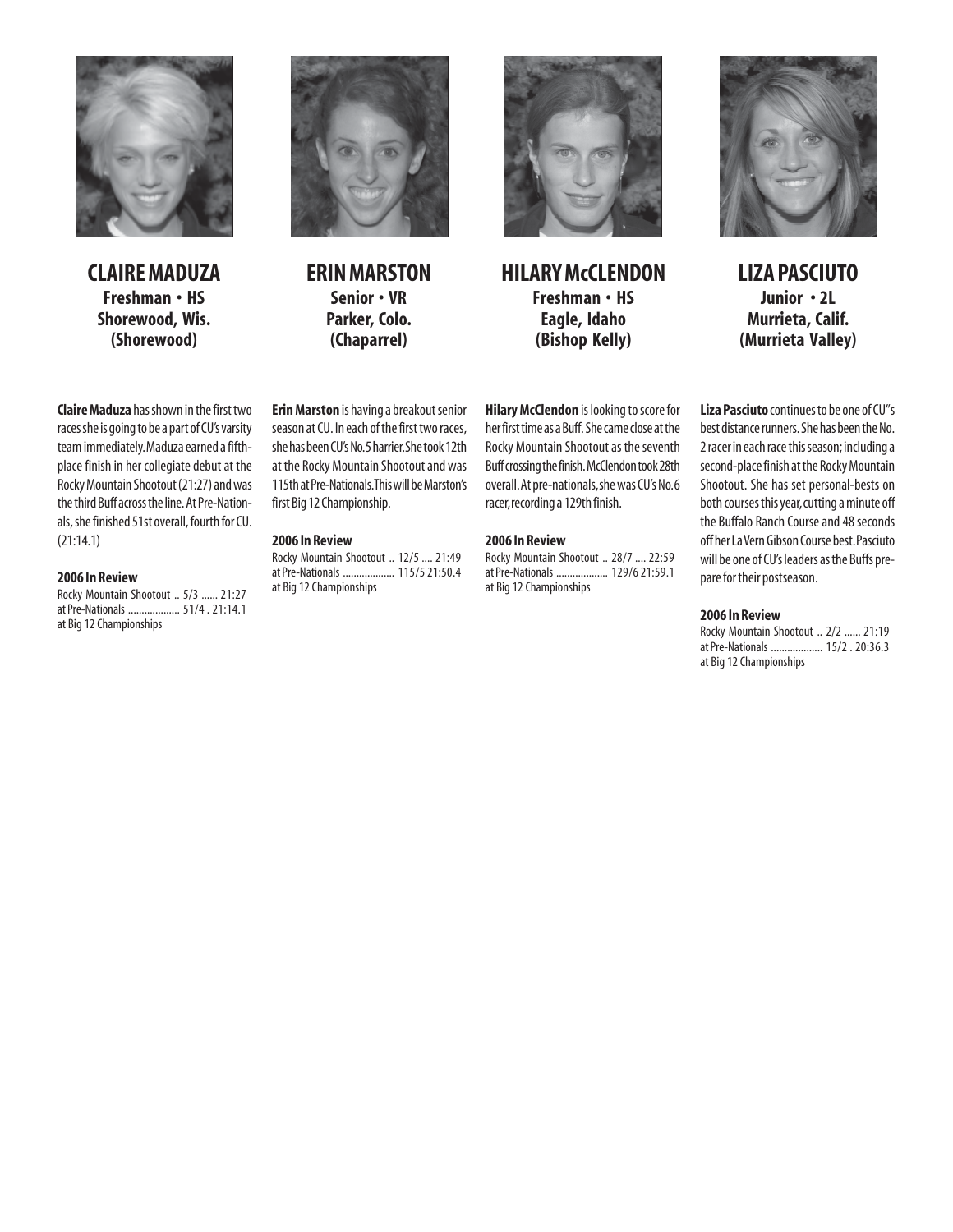

**AISLINN RYAN Freshman • HS Warwick, N.Y. (Warwick Valley)**

**Aislinn Ryan** is another freshman making her mark in 2006. Ryan will be one of CU's top scorers this season, as she already has placed fourth and third for the Buffs. At her collegiate debut, she placed seventh overall and was CU's No. 4 racer (21:32). She followed that performace up with a 46th-place finish at pre-nationals where she was the third Buff across the finish (21:08.0). Ryan should only improve her times as the season continues.

# **2006 In Review**

Rocky Mountain Shootout .. 7/4 ...... 21:32 at Pre-Nationals ................... 46/3 . 21:08.0 at Big 12 Championships



**BRADLEY HARKRADER Sophomore • 1L Westminster, Colo. (Thornton)**

After sitting out the Rocky Mountain Shootout, **Brad Harkrader** finished 57th at Pre-Nationals. He was the sixth CU racer

Rocky Mountain Shootout ................... DNC at Pre-Nationals ................... 57/6 . 24:32.7

across the finish in 24:32.7.

**2006 In Review**

at Big 12 Championships

**ERIK HEINONEN Senior • 1L Eugene, Ore. (South Eugene/Ore.)**

**Erik Heinonen** earned a sixth year of eligiblity this past July and is making the most of it. Heinonen has been CU's fifth harrier this season in both races. At the shootout, he placed 12th overall (25:59) and was 30th at pre-nationals (24:11.8).

#### **2006 In Review**

Rocky Mountain Shootout .. 12/5 .... 25:59 at Pre-Nationals ................... 30/5 . 24:11.8 at Big 12 Championships



**PETE JANSON Junior • 1L Dallas, Texas (Highland Park)**

**Pete Janson** finished 13th at the Rocky Mountain Shootout to start the season. He was CU's sixth racer across the finish. At the pre-nationals open race, Janson finished fourth overall.

# **2006 In Review**

Rocky Mountain Shootout .. 13/6 .... 26:02 at Pre-Nationals ................... +4 ... 24:42.9 at Big 12 Championships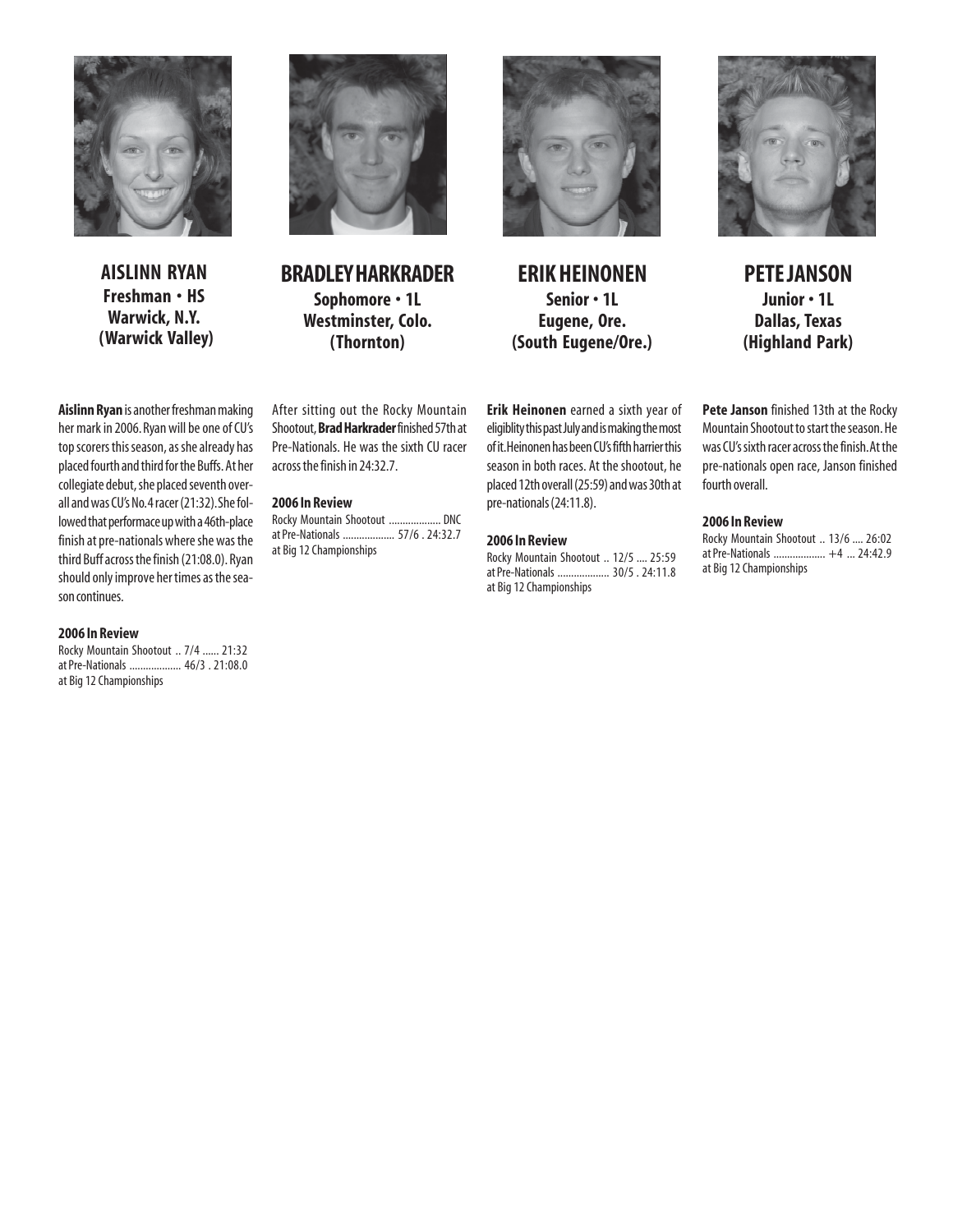

**KENYON NEUMAN Freshman • RS Bend, Ore. (Summit)**



**BILLY NELSON Senior • 3L Bakersfield, Calif. (Taft)**



**CHRIS PANNONE Sophomore • VR Whitehouse Station, N.J. (Hunterdon Central)**

**Chris Pannone** is on the varsity squad for the first time in his career. He placed 15th at the shootout. Pannone ran in the open race at pre-nationals and took 22nd.

# **2006 In Review**

Rocky Mountain Shootout .. 15/8 .... 26:13 at Pre-Nationals ................... +22 . 25:04.5 at Big 12 Championships



**STEPHEN PIFER Junior • 2L Edwardsville, Ill. (Edwardsville)**

Colorado's top racer this season has been **Stephen Pifer.** Pifer took fourth overall at the Rocky Mountain Shootout in a pr of 25:31. At pre-nationals, he was seventh overall with another pr of 23:48.4.

# **2006 In Review**

Rocky Mountain Shootout .. 4/1 ...... 25:31 at Pre-Nationals ................... 7/1 ... 23:48.4 at Big 12 Championships

**Kenyon Neuman** placed ninth for CU at the RMS. He took 16th overall. In the pre-nationals open race, Neuman took 16th overall. He led CU's "B" team at the Air Force Open, taking first overall.

# **2006 In Review**

Rocky Mountain Shootout .. 16/9 .... 26:15 at Pre-Nationals ................... +191 27:06.8 at Air Force Open ................. 1/1 ...... 26:09 at Big 12 Championships

career in style. Nelson took 14th at the Rocky Mountain Shootout as CU's no. 7 harrier. Nelson moved up to CU's no. 2 at pre-nationals by placing eighth overall.

**Billy Nelson** is looking to wrap up his CU

# **2006 In Review**

Rocky Mountain Shootout .. 14/7 .... 26:13 at Pre-Nationals ................... 8/2 ... 23:30.3 at Big 12 Championships